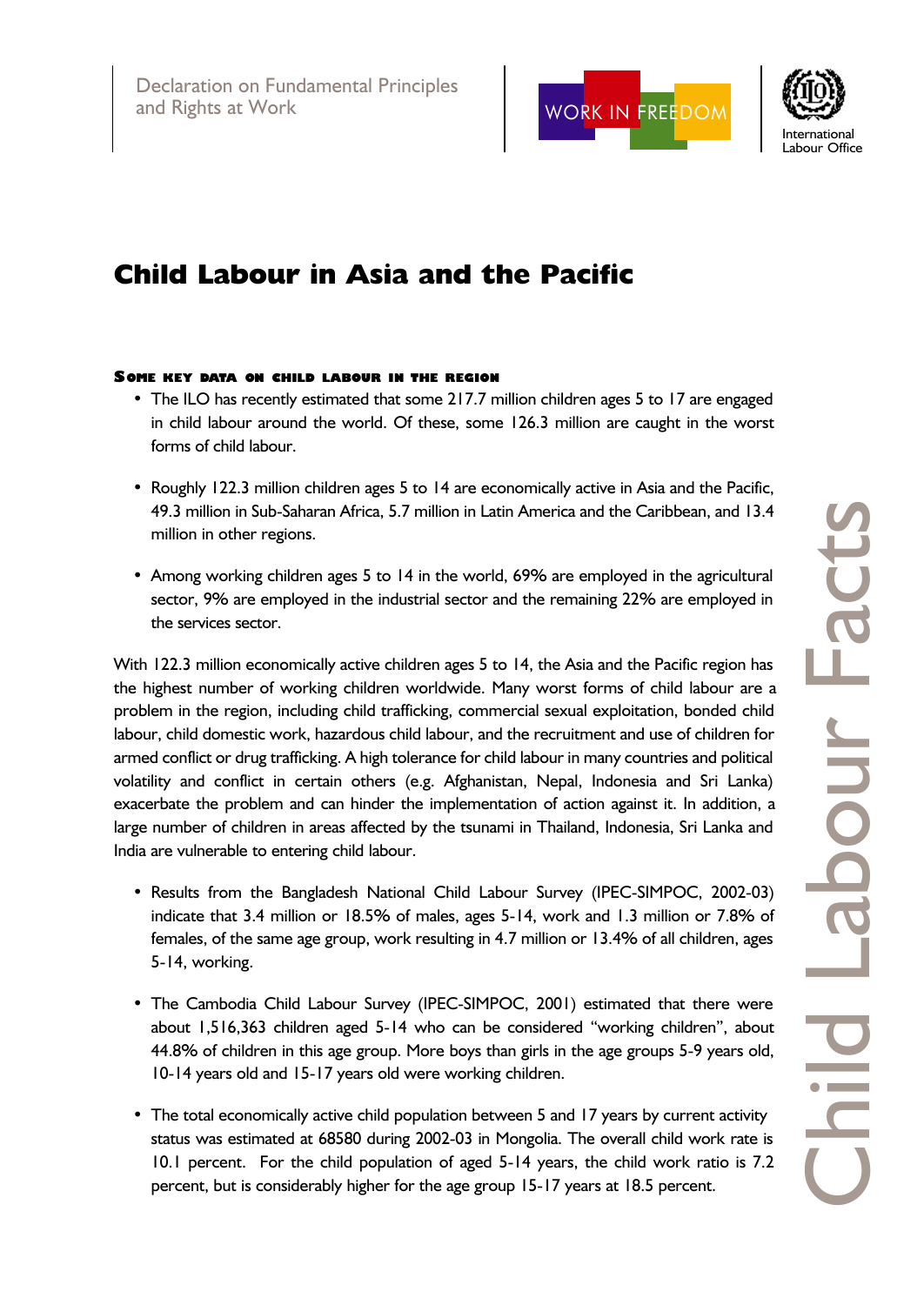- Among the 40 million children aged 5-14 years in Pakistan, 3.3 million, i.e. 8.3 per cent, were economically active in 1996.
- Results from the Philippines Child Labour Survey (IPEC-SIMPOC, 2001) indicate that 1.4 million or 13.4% of males, ages 5-14, work and 0.8 million or 8.4% of females, of the same age group, work resulting in 2.2 million or 11.0% of all children, ages 5-14,working.
- In Sri Lanka, Child Activity Survey (1999) estimates that out of 4,344,770 children in the age group 5 - 17 years in Sri Lanka, 926,038 (21 percent) are engaged in some form of economic activity. The proportion of children who are engaged either in housekeeping activities or in education in addition to an economic activity is about 25 percent. The proportion of children engaged only in economic activities is 7.5%. The corresponding proportion for males is 9.4% and for females it is 4.2%. Out of all working children residing in the urban sector, 14.0% are engaged only in economic activities whereas the corresponding proportion in the rural sector is 7.1%.

## **STRATEGIES**

IPEC strategies in Asia, as elsewhere, are well in line with ILO priorities in the Region. As an integrated part of the ILO's programme in the countries, IPEC works towards mainstreaming child labour into government policies, strategies, plans and budgets. Child labour issues have been included in the national PRSPs in Cambodia, Indonesia, Nepal and Pakistan, and mainstreaming is being pursued in other countries, such as the Philippines and Viet Nam. Efforts are being made to integrate child labour and trafficking concerns into Education for All initiatives in Cambodia, China, India, Indonesia, Pakistan, the Philippines, Sri Lanka and Viet Nam. ILO priorities for the next biennium within the framework of fair globalization are: skills development, labour, migration, youth employment, collaboration with sub-regional and crossregional groupings (such as APEC and ASEAN), working out of poverty, advancing gender equality and addressing the needs of the most vulnerable - children, migrants and young women. These are all areas that offer potential for integrating child labour concerns within the broader Decent Work Agenda. Migrants, children and young women are among the most vulnerable.

Strategies such as capacity building of the social partners and IPEC implementing agencies, advocacy for adherence and implementation of ILO Conventions, awareness raising of the public and target groups and focused direct assistance are slowly but surely making inroads into the child labour problem.

Awareness and support for the eradication of the WFCL in a comprehensive manner is on the rise. Several national time-bound support projects are now being developed and implemented and an increasing number of regional sectoral programmes addressing child trafficking and child domestic work are in place. Progress is also being made with respect to children working in hazardous conditions. A regional tripartite workshop on the implementation of hazardous provisions of Conventions No. 138 and No. 182 was held in June 2005.